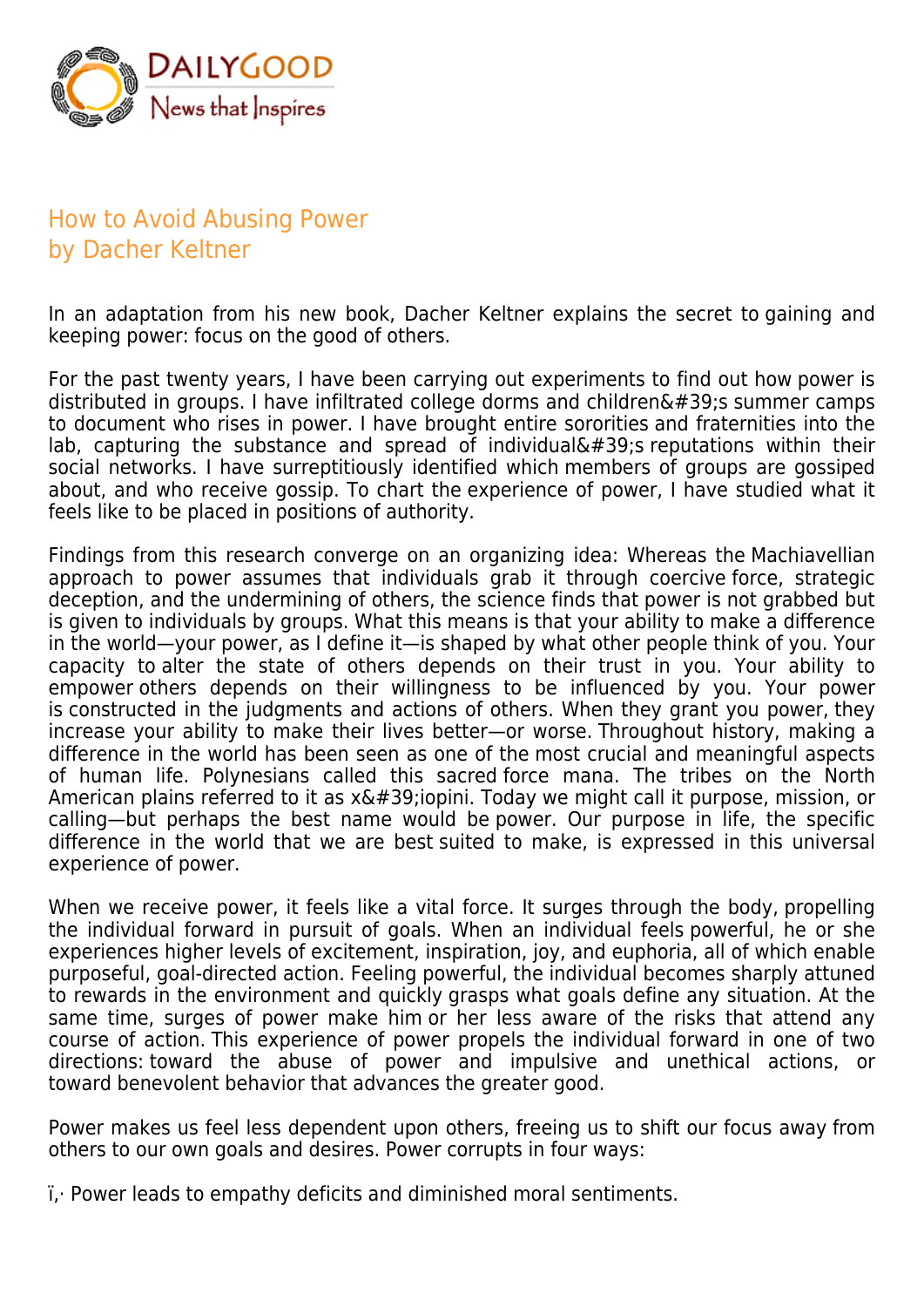- $i$ . Power leads to self-serving impulsivity.
- $i$ . Power leads to incivility and disrespect.
- $i$ . Power leads to narratives of exceptionalism.

The abuse of power is costly in every imaginable way, from declining trust in the community to compromised performance at work to poor health. By contrast, when individuals use their power to advance the greater good, they and the people whom they empower will be happier, healthier, and more productive.

In my experiments, individuals who were kind and focused on others enjoyed enduring power in schools, workplaces, and military units, avoiding the fall from power that is so common in human social life. That enduring power drives from a steadfast focus on others makes sense in light of what we know: groups give power to individuals who advance the greater good, and they diminish the standing of those who stray from this principle.

How can we stop ourselves from abusing power? What insights can we glean from science so that we avoid mistakes of the past and make the most of our power? The ethical principles that follow are one approach to enabling people to pursue this aspiration.

1. Be aware of your feelings of power. The feeling of power is like a vital force moving through your body, involving the acute sense of purpose that results when we stir others to effective action. This feeling will guide you to the thrill of making a difference in the world. People who excel in their power-- the physician who improves the health of dozens of people a day, the high school teacher who inches her students toward academic success, the writer whose piece of fiction stirs others $'$ ; imaginations-- they all know this. They feel the rush of dopamine and vagus nerve activation in the purest moments of empowering others and lifting up the greater good. If you remain aware of this feeling and its context, you will not be entrapped by myths that power is money, or fame, or social class, or a fancy title. Real power means enhancing the greater good, and your feelings of power will direct you to the exact way you are best equipped to do this.

2. Practice Humility. Power is a gift-- the chance to make a difference in the world. People who enact their power with humility enjoy more enduring power. Ironically, the more we approach our power, our capacity to influence others, with humility, the greater our power is. Don't be impressed by your own work-- stay critical of it. Accept and encourage the skepticism and the push-back of others that have enabled you to make a difference in the world. Remember that others have enabled you to make a difference in the world, and there is always more work to do.

3. Stay focused on others, and give. The most direct path to enduring power is through generosity. Give resources, money, time, respect, and power to others. In these acts of giving we empower others in our social networks, enhancing our own ability to make a difference in the world. Such acts of generosity are critical to strong societies, and empowered individuals are happier. The mores we empower others, the greater good is increased. So give in many ways. This will prove to be the most important foundation not only of your making a lasting difference in the world but of your own sense of happiness and meaning in life.

4. Practice respect. By directing respect to others, we dignify them. We elevate